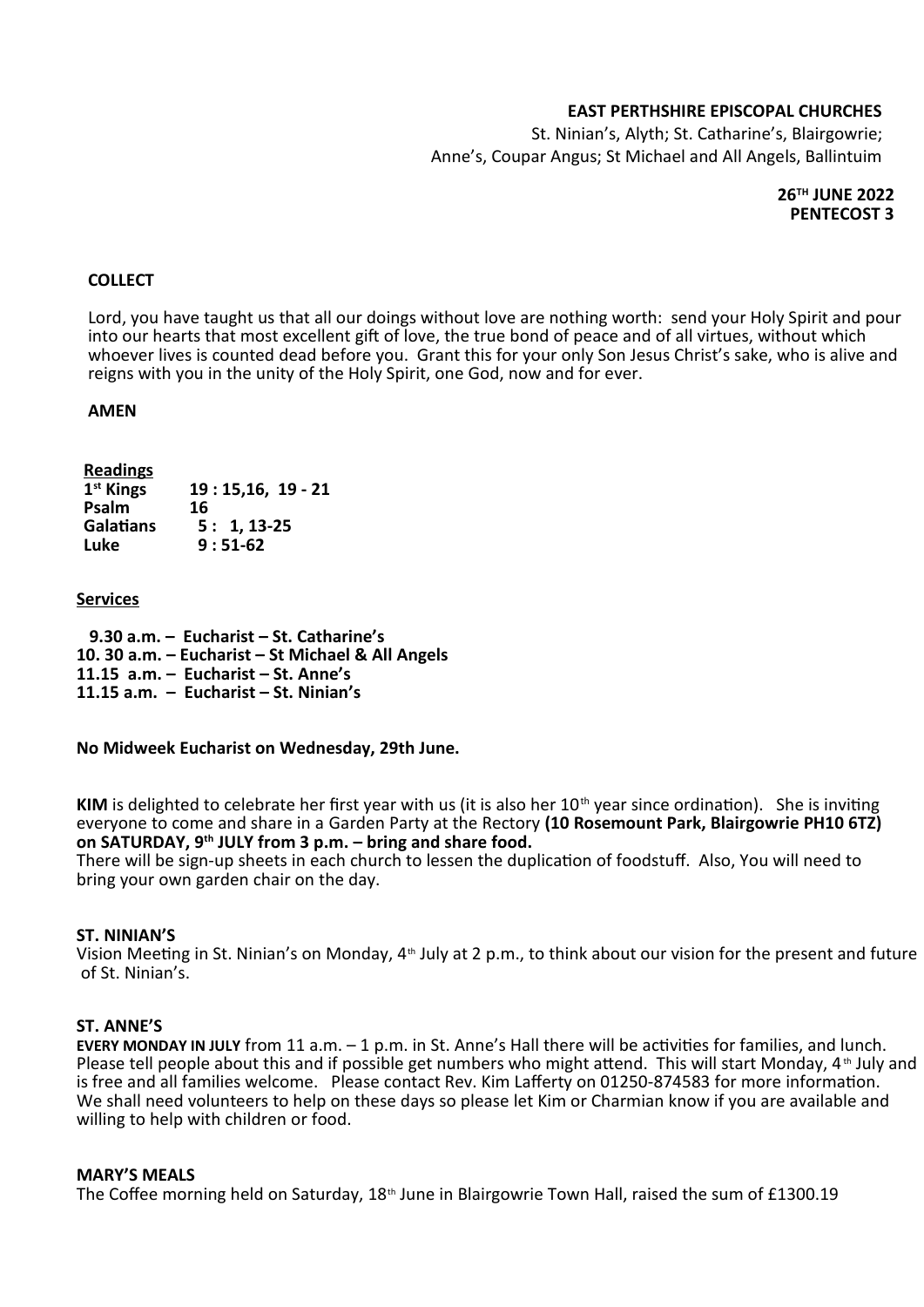Lord, thou knowest better than I know myself, that I am growing older and will some day be old. Keep me from the fatal habit of thinking I must say something on every subject and on every occasion. Release me from craving to straighten out everybody's affairs. Make me thoughtful but not moody; helpful but not bossy.

With my vast store of wisdom it seems a pity not to use it all, but thou knowest Lord that I want a few friends at the end.

Keep my mind free from the recital of endless details; give me wings to get to the point. I dare not ask for an improved memory, but for a humility and a lessening cocksureness, when my memory seems to clash with the memories of others. Teach me the glorious lesson that occasionally I may be mistaken.

Keep me reasonably sweet. Give me the ability to see good things in unexpected people and give me, O Lord, the grace to tell them so.

Amen

Anon